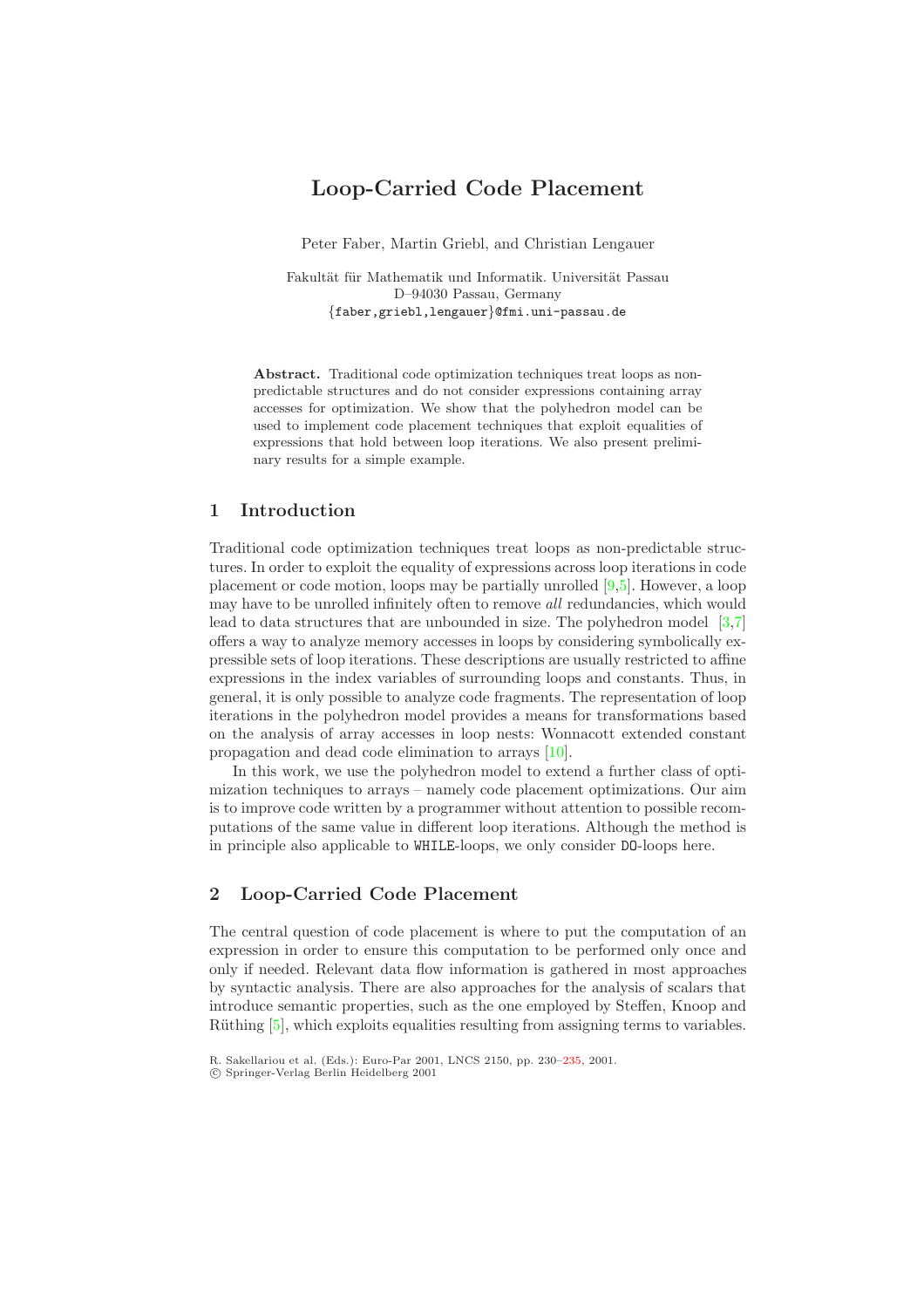<span id="page-1-3"></span>We restrict ourselves to a syntactic – but loop-carried – equivalence of expressions: we use affine expressions in loop indices to infer equality. This enables us to prove the equality of terms that are not syntactically identical, e.g.,  $C(i, i)$ and  $C(i, j)$  in Ex. [1,](#page-1-0) which represent the same value for  $i = j$ .

<span id="page-1-2"></span><span id="page-1-1"></span><span id="page-1-0"></span>We minimize the amount of computations performed during the execution of a loop nest byreplacing computations of alreadycomputed values with array lookups. As a cost model, we employ the number of function calls and arithmetic operations executed, while we view reads and writes as zero-cost operations.

```
Example 1.
```

```
D0 j=1,n
DO i=1,n+1
! Statement S1
! Occurrences:
! [7] [6] [1] [3] [2] [5] [4]
   D(i, j) = A(i) ** B(j) + C(i, i)! Statement S2
! Occurrences:
   ! [14] [13] [8] [10] [9] [12] [11]
   E(i, j) = A(i) ** B(j) + C(i, j)END DO
END DO
                                                                      i
                                                         j
                                                A(i)R(i)A(i)**B(i)occ
                                            Fig. 1. OIG for A(i) ** B(j)1 (n = 2)
```
In the program text above, the term  $A(i)*B(j)$  occurs twice and represents the same value in both locations, so it suffices to compute this term once. However, if  $i = j$ , the complete terms on the right hand side (RHS) of the assignments are identical; in this case, it suffices to compute the RHS once. We remove the redundant computations that occur in the second statement (the computation of  $A(i)*B(j)$  for all i, j, and the computation of  $A(i)*B(j)+C(i,j), i = j$ , replacing them by memory lookups.

#### **2.1 Basic Structures**

We use generalizations of the usual structures in the polyhedron model that are described in detail, e.g., by Cohen [\[1\]](#page-4-4) and by Lengauer [\[7\]](#page-4-5).

A subroutine is a term combined of statements, which are terms composed of an operator and, possibly, a list of arguments. Each term is identified with a unique number, its *occurrence*. In contrast to the conventional polyhedron model, which is based on read and write *accesses*, we base our method on occurrences, enabling references to anypoint in the program text. In Ex. [1,](#page-1-0) the occurrences are placed in brackets on the comment lines above the corresponding code. Note that the order of occurrences corresponds to the order of target code a compiler would generate. Analogouslyto the conventional polyhedron model, we consider different *occurrence instances*. These are – in a nest of n loops – represented bya vector  $\alpha \in \mathbb{Z}^{n+1}$  with the first *n* components given by the *index vector* defining the loop iteration and the last component given by the occurrence. The set of occurrence instances is denoted  $OI.$  Fig. [1](#page-1-1) shows the instances of occurrences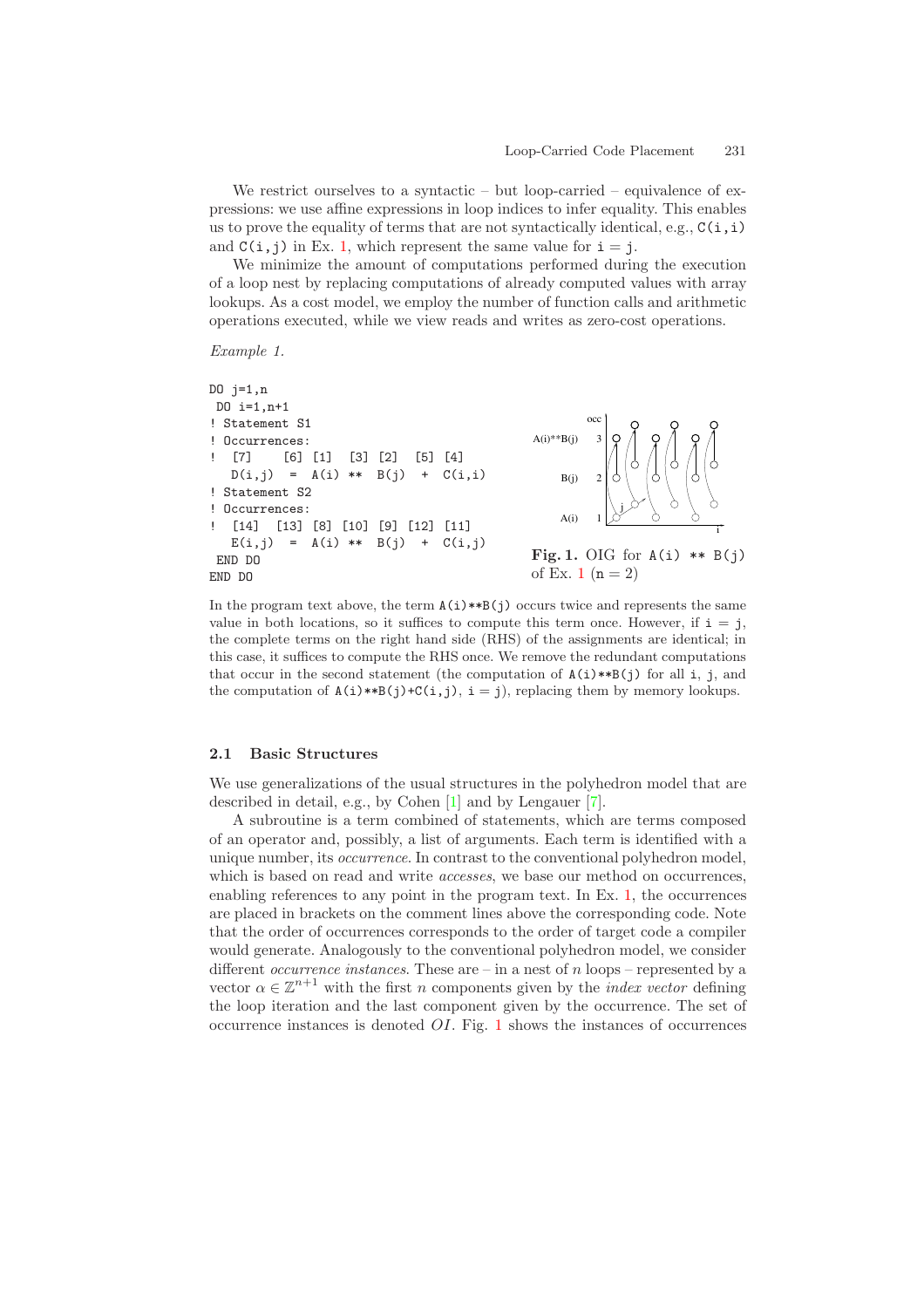<span id="page-2-2"></span>1–3 from Ex. [1,](#page-1-2) for  $n = 2$ . The index space spans the  $i \times j$ -plane of the diagram, while occurrences are assigned to the vertical occ-axis.

The usual dependence analysis in the polyhedron model – such as Feautrier's [\[2\]](#page-4-6) – captures dependences between occurrences that represent accesses. However, in order to model execution on the level of occurrences, we have to include dependences arising from the combination of occurrences. For flow dependences, the application of a function or operator depends on its input arguments, and the output arguments depend on the function application. Anti and output dependences do not occur between compound occurrences. We combine all these dependences in a relation E.

With  $E$  as edge relation, we create a graph  $(OI, E)$  that mimics the structure of the terms of the loop bodyand enables us to argue about different loop iterations. The edges in this *occurrence instance graph* (OIG) are the "normal" dependences between occurrence instances: anyorder on OI that is compatible with E defines a valid execution of the program.

Fig. [2](#page-2-0) shows the part of the OIG that contains the compound occurrence in-stances of Ex. [1.](#page-1-2) The solid arrows represent the dependences in  $E$ . The approach taken in the polyhedron model to represent such structures that are unbounded in size is to use set representations to combine different instances to a single set. E.g., the Omega tool [\[4\]](#page-4-7) provides this functionality.

#### **2.2 Code Placement by Affine Scheduling**

<span id="page-2-1"></span><span id="page-2-0"></span>In order to determine whether a value is computed twice, we have to introduce a notion of equality. Our equality relation  $\equiv$  is based on the input dependence relation  $\delta^i$ . We are only interested in dependences between reads that are executed without anyconflicting write in between. Fig. [2](#page-2-0) shows the OIG of the compound terms of Ex. [1](#page-1-2) with dashed arrows indicating equivalences as defined above (the arrows indicate the ordered, non-reflexive part of  $\equiv$ ).



**Fig. 2.** OIG for the compound terms of Ex. [1](#page-1-2)  $(n = 2)$ 

**Fig. 3.** COIG representation for the compound terms of Ex. [1](#page-1-2) ( $n = 2$ )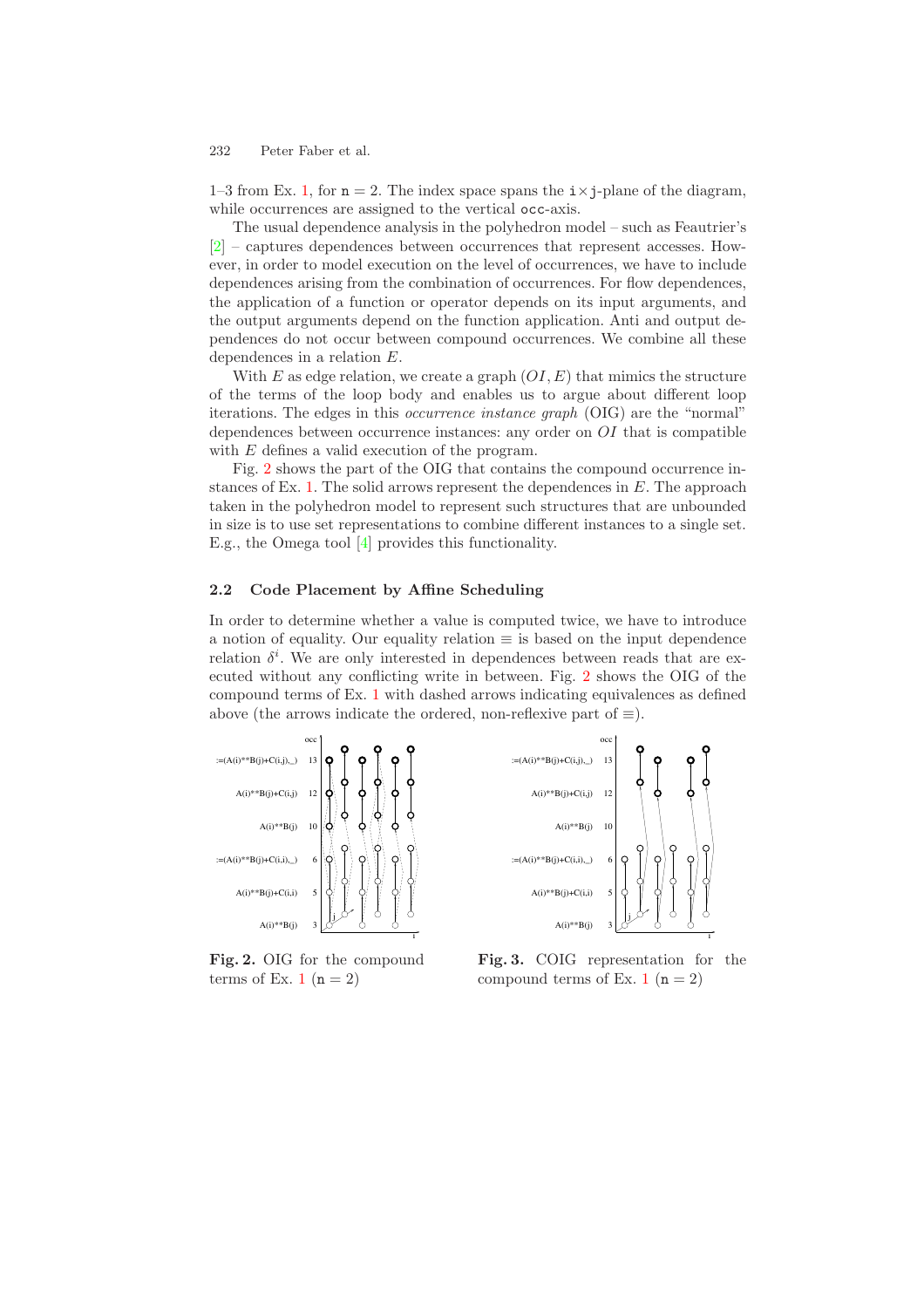<span id="page-3-1"></span>The relation  $\equiv$  divides the OI into equivalence classes  $OI/\equiv$ . The occurrence instances in a single equivalence class are guaranteed to represent the same value. So, in order to compute a value onlyonce, we have to generate a single computation for each element in  $OI/$ ≡. Still, these computations must be executed in an order compatible with  $E$ . We assert this by computing a schedule for the equivalence classes. I.e., we construct the condensation of the OIG and compute a schedule for the vertices of this *condensed occurrence instance graph* (COIG).

A representation of the COIG that can be directlypassed to a scheduler can be obtained by choosing a single representative of an equivalence class  $$ we choose the lexicographic minimum – and adjusting dependence information appropriately. Fig. [3](#page-2-1) shows this representation for Ex. [1](#page-1-0) ( $n = 2$ ).

We may now compute a schedule for the vertices  $OI/≡$  using, e.g., Feautrier's scheduler [\[3\]](#page-4-8) – just as one would compute a schedule for the *statement instances* in conventional loop parallelization – and obtain a transformation that is applied to the index space of  $OI/\equiv$ . The resulting index space description defines a legal execution order and places lookups as earlyas possible. From this description, we can generate code using scanning techniques as the one employed by Omega [\[4\]](#page-4-9) or the one of Quilleré and Rajopadhye  $[8]$ ; this code is then rewritten to use newlyintroduced arrays for storing the value of scheduled occurrence instances.

## **3 Results and Final Remarks**

<span id="page-3-0"></span>We applied our method to Ex. [1.](#page-1-0) We transformed the loop nest according to Feautrier's scheduler, scanned the resulting polyhedron with the Omega code generator, and introduced auxiliary variables. This resulted in the following code:



**Fig. 4.** Timings on a 1 GHz Pentium III

Fig. [4](#page-3-0) shows the timing results on a 1 GHz Pentium III Xeon running Linux. The times are accumulated over 500 runs of the code fragment. The transformed code performs 12% to 37% better than the original one.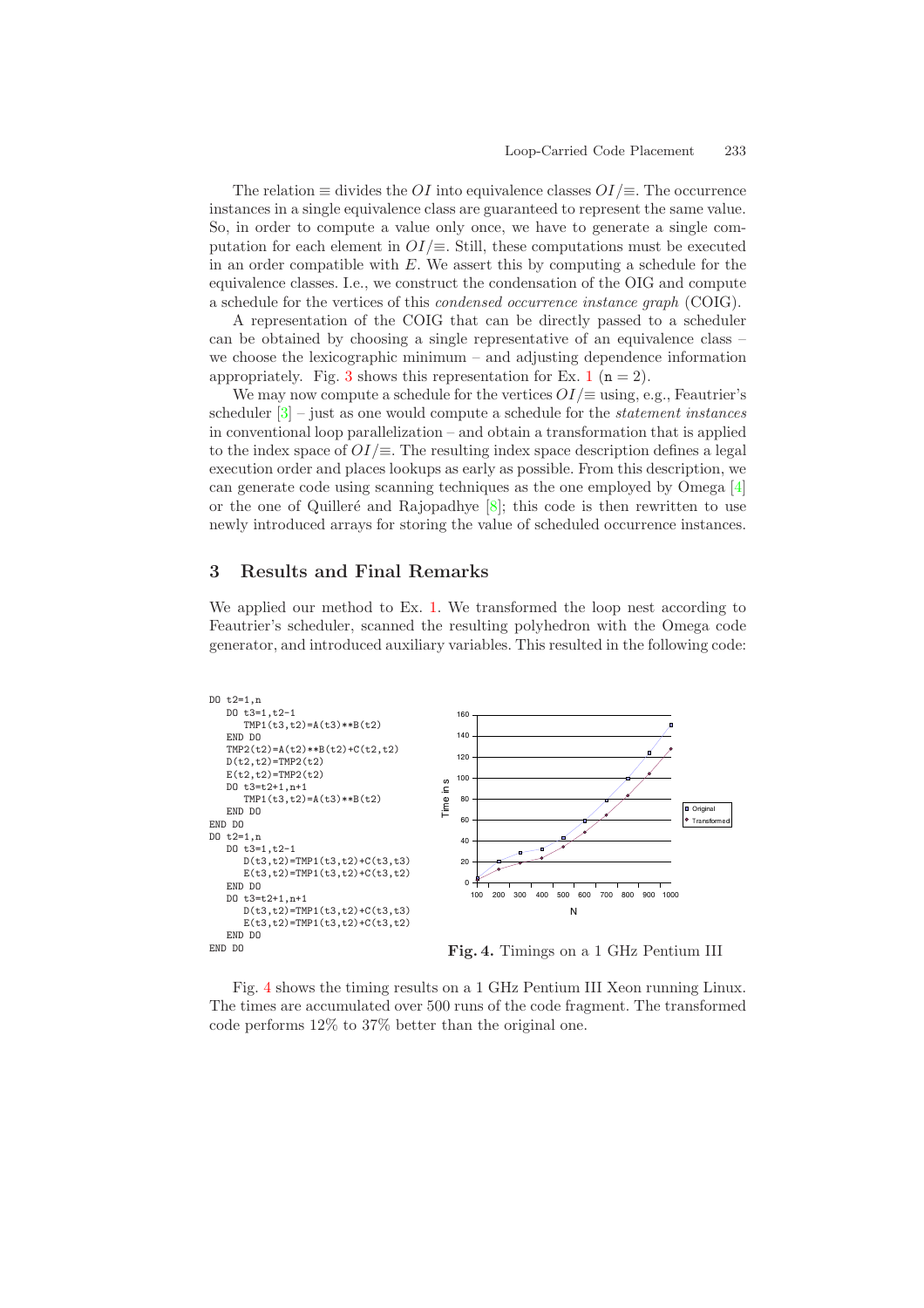<span id="page-4-12"></span>Our method is aimed at speeding up source code written bya human, where most time is spent in the computation on array elements (in scientific codes, these are usually expensive floating-point operations).

We are currently in the process of incorporating our method into our code restructurer *LooPo*. We plan to perform more substantial performance measurements when the implementation is available.

An optimization that has to be performed when applying this method to real codes is minimizing arraysizes following, e.g., Feautrier and Lefebvre [\[6\]](#page-4-11).

We have only used syntactic equivalence, augmented by equivalence on expressions that could be identified as affine for a certain vector space. Especially for the improvement of code written bya human, further exploitation of associativityand commutativityis important. Also, the possible impact of different schedulers on the transformed program remains to be investigated.

We chose computations as the cost-determining factor. A more realistic cost model should consider different costs for memoryaccesses, e.g., cache vs. main memory. This is a crucial point that remains for future work. Additionally, the overhead introduced bythe new arrays and possiblycomplicated index functions still has to be reduced; ideally, the cost model should be made sensitive to computations in index functions and the time spent in memorylookups.

Acknowledgements This work is supported by the DAAD through project PROCOPE and by the DFG through project  $Loop O/HPF$ .

## <span id="page-4-6"></span><span id="page-4-4"></span>**References**

- 1. A. Cohen. *Program Analysis and Transformation: From the Polytope Model to Formal Languages*. PhD thesis, PRiSM, Université de Versailles, 1999. [231](#page-1-3)
- <span id="page-4-8"></span><span id="page-4-2"></span>2. P. Feautrier. Dataflow analysis of array and scalar references. *Int. J. Parallel Programming*, 20(1):23–53, Feb. 1991. [232](#page-2-2)
- <span id="page-4-9"></span><span id="page-4-7"></span>3. P. Feautrier. Some efficient solutions to the affine scheduling problem. *Int. J. Parallel Programming*, 21(5/6), 1992. Two-part paper. [230,](#page-0-0) [233](#page-3-1)
- <span id="page-4-1"></span>4. W. Kelly, W. Pugh, and E. Rosser. Code generation for multiple mappings. Technical Report CS-TR-3317, Dept. of Computer Science, Univ. of Maryland, 1994. [232,](#page-2-2) [233](#page-3-1)
- <span id="page-4-11"></span>5. J. Knoop, O. Rüthing, and B. Steffen. Expansion-based removal of semantic partial redundancies. In S. Jähnichen, editor, *Compiler Construction*, LNCS 1575, pages 91–106. Springer-Verlag, 1999. [230](#page-0-0)
- <span id="page-4-5"></span><span id="page-4-3"></span>6. V. Lefebvre and P. Feautrier. Automatic storage management for parallel programs. *PC*, 24:649–671, 1998. [234](#page-4-12)
- <span id="page-4-10"></span>7. C. Lengauer. Loop parallelization in the polytope model. In E. Best, editor, *CONCUR'93*, LNCS 715, pages 398–416. Springer-Verlag, 1993. [230,](#page-0-0) [231](#page-1-3)
- <span id="page-4-0"></span>8. F. Quilleré and S. Rajopadhye. Code generation for automatic paralelization in the polyhedral model. *Int. J. Parallel Programming*, 28(5):469–498, 2000. [233](#page-3-1)
- 9. B. Steffen. Property-oriented expansion. In R. Cousot and D. A. Schmidt, editors, *Static Analysis, 3rd International Symposium (SAS '96)*, LNCS 1145, pages 22–40. Springer-Verlag, 1996. [230](#page-0-0)